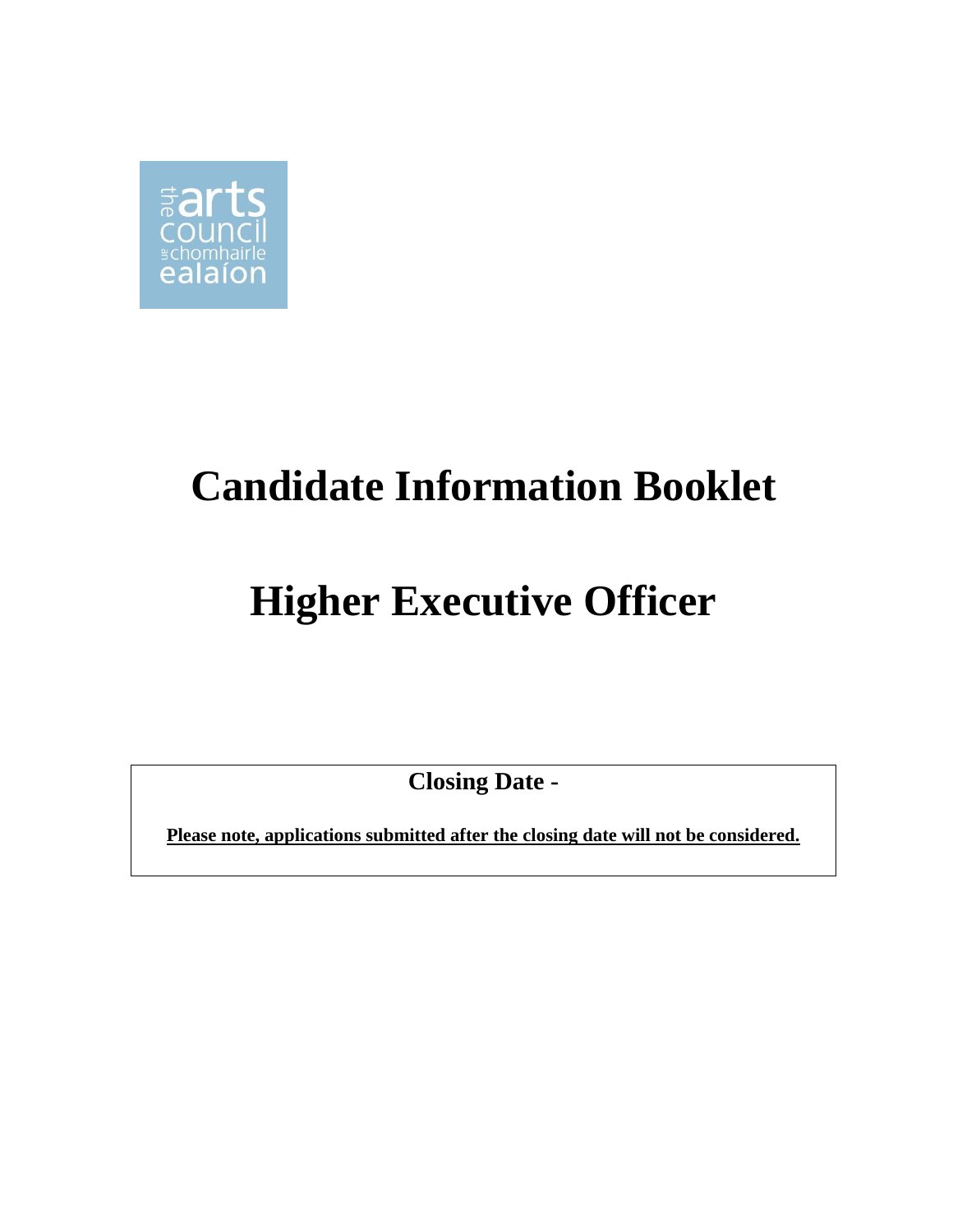#### **Contents**

- 1. Overview
- 2. Required Competencies for the Role
- 3. Basis of Employment
- 4. How to Apply
- 5. Selection Methods
- 6. Medical and Security
- 7. Eligibility
- 8. References & Verification
- 9. Enquiries/Further Information
- 10. Confidentiality
- 11. Other Important Information
- 12. Applicant Privacy Statement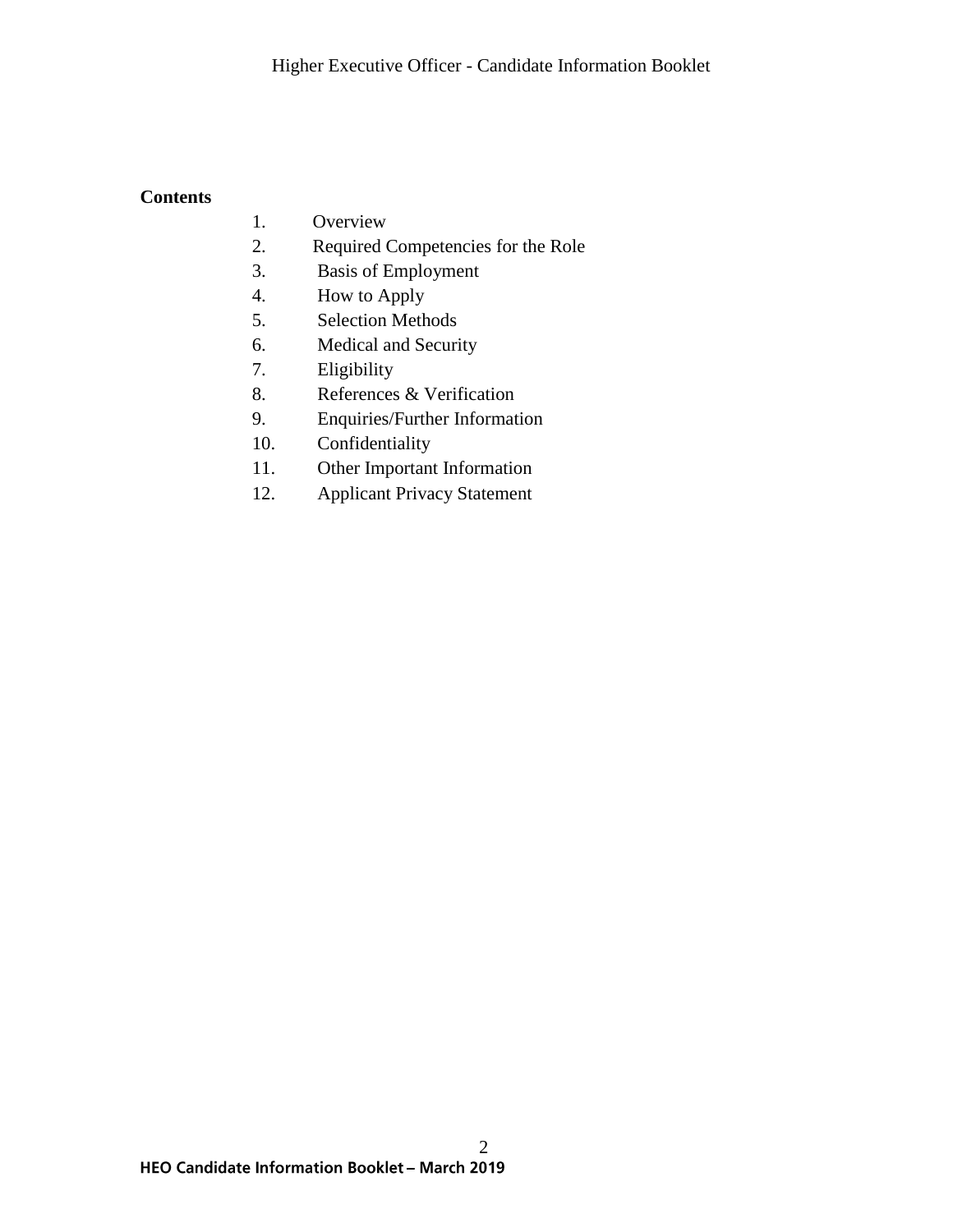## **1. Overview**

This booklet provides an overview of the competencies, salary scales, application and selection process for candidates wishing to submit an application for a Higher Executive Office role within the Arts Council.

## **2. Required Competencies for the Role**

The successful candidate must be able to demonstrate that they possess the requisite competencies required for this middle management position. The required competencies for the role of Higher Executive Officer (H.E.O.) are outlined below.



Source: Public Appointments Service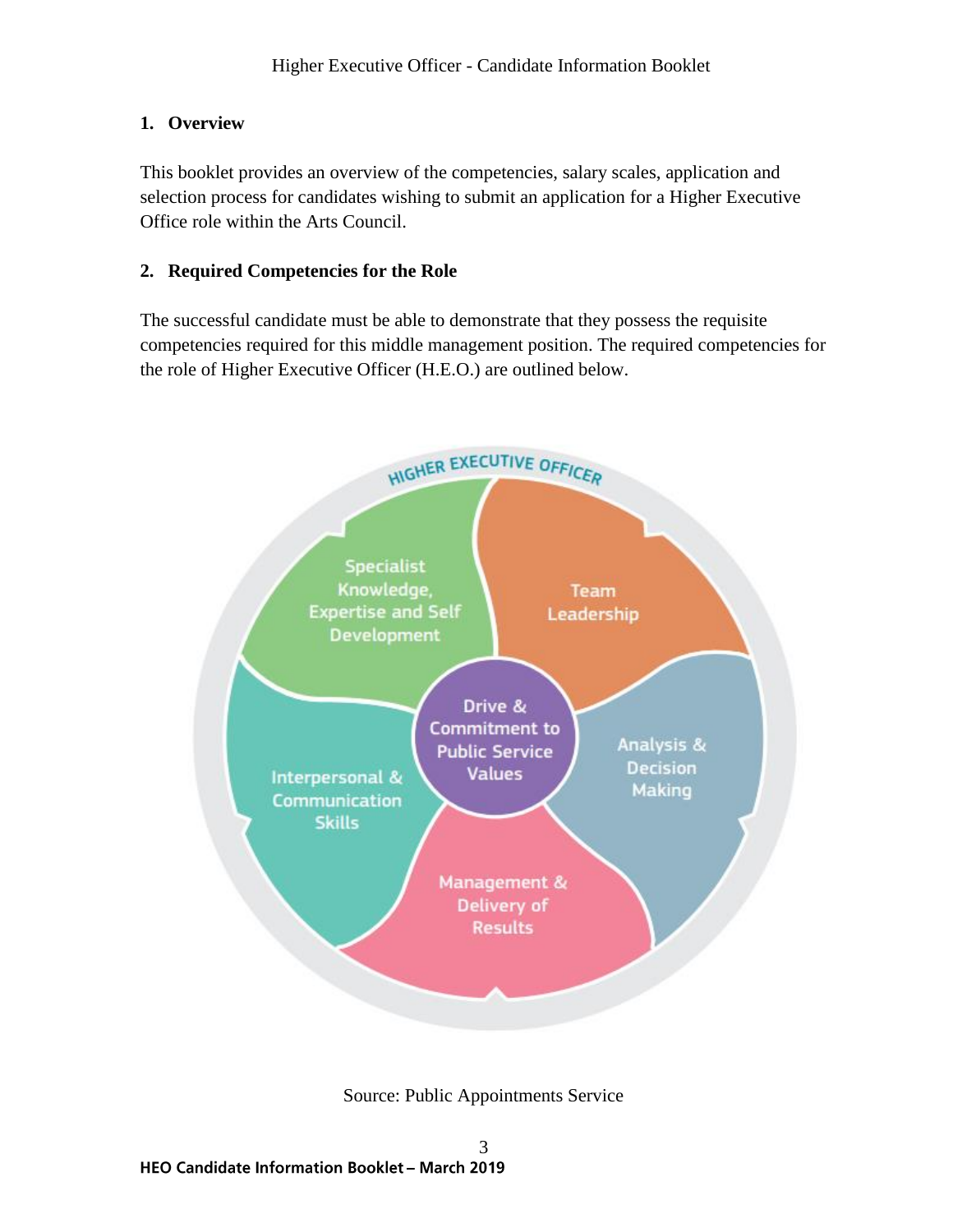## Higher Executive Officer Level Competencies

#### **Effective Performance Indicators**

| Team Leadership                                                                    | Works with the team to facilitate high performance, developing clear and realistic objectives and addressing and<br>performance issues if they arise                                                   |
|------------------------------------------------------------------------------------|--------------------------------------------------------------------------------------------------------------------------------------------------------------------------------------------------------|
|                                                                                    | Provides clear information and advice as to what is required of the team                                                                                                                               |
|                                                                                    | Strives to develop and implement new ways of working effectively to meet objectives                                                                                                                    |
|                                                                                    | Leads the team by example, coaching and supporting individuals as required                                                                                                                             |
|                                                                                    | Places high importance on staff development, training and maximising skills & capacity of team.                                                                                                        |
|                                                                                    | Is flexible and willing to adapt, positively contributing to the implementation of change                                                                                                              |
| Analysis &<br><b>Decision Making</b>                                               | Gathers and analyses information from relevant sources, whether financial, numerical or otherwise weighing up<br>a range of critical factors                                                           |
|                                                                                    | Takes account of any broader issues and related implications when making decisions                                                                                                                     |
|                                                                                    | Uses previous knowledge and experience in order to guide decisions                                                                                                                                     |
|                                                                                    | Makes sound decisions with a well reasoned rationale and stands by these                                                                                                                               |
|                                                                                    | Puts forward solutions to address problems                                                                                                                                                             |
| Management<br>& Delivery of<br>Results                                             | Takes responsibility and is accountable for the delivery of agreed objectives                                                                                                                          |
|                                                                                    | Successfully manages a range of different projects and work activities at the same time                                                                                                                |
|                                                                                    | Structures and organises their own and others work effectively                                                                                                                                         |
|                                                                                    | Is logical and pragmatic in approach, delivering the best possible results with the resources available                                                                                                |
|                                                                                    | Delegates work effectively, providing clear information and evidence as to what is required                                                                                                            |
|                                                                                    | Proactively identifies areas for improvement and develops practical suggestions for their implementation                                                                                               |
|                                                                                    | Demonstrates enthusiasm for new developments/changing work practices and strives to implement these<br>changes effectively.                                                                            |
|                                                                                    | Applies appropriate systems/ processes to enable quality checking of all activities and outputs                                                                                                        |
|                                                                                    | Practices and promotes a strong focus on delivering high quality customer service, for internal and external customers                                                                                 |
| Interpersonal &<br>Communication<br><b>Skills</b>                                  | Builds and maintains contact with colleagues and other stakeholders to assist in performing role                                                                                                       |
|                                                                                    | Acts as an effective link between staff and senior management                                                                                                                                          |
|                                                                                    | Encourages open and constructive discussions around work issues                                                                                                                                        |
|                                                                                    | Projects conviction, gaining buy-in by outlining relevant information and selling the benefits                                                                                                         |
|                                                                                    | Treats others with diplomacy, tact, courtesy and respect , even in challenging circumstances                                                                                                           |
|                                                                                    | Presents information clearly, concisely and confidently when speaking and in writing                                                                                                                   |
| <b>Specialist</b><br>Knowledge,<br><b>Expertise and Self</b><br><b>Development</b> | Has a clear understanding of the roles, objectives and targets of self and team and how they fit into the work of<br>the unit and Department/ Organisation and effectively communicates this to others |
|                                                                                    | Has high levels of expertise and broad Public Sector knowledge relevant to his/her area of work                                                                                                        |
|                                                                                    | Focuses on self development, striving to improve performance                                                                                                                                           |
| Drive &<br><b>Commitment to</b><br><b>Public Service</b><br>Values                 | Strives to perform at a high level, investing significant energy to achieve agreed objectives                                                                                                          |
|                                                                                    | Demonstrates resilience in the face of challenging circumstances and high demands                                                                                                                      |
|                                                                                    | Is personally trustworthy and can be relied upon                                                                                                                                                       |
|                                                                                    | Ensures that customers are at the heart of all services provided                                                                                                                                       |
|                                                                                    | Upholds high standards of honesty, ethics and integrity                                                                                                                                                |

Source: Public Appointments Service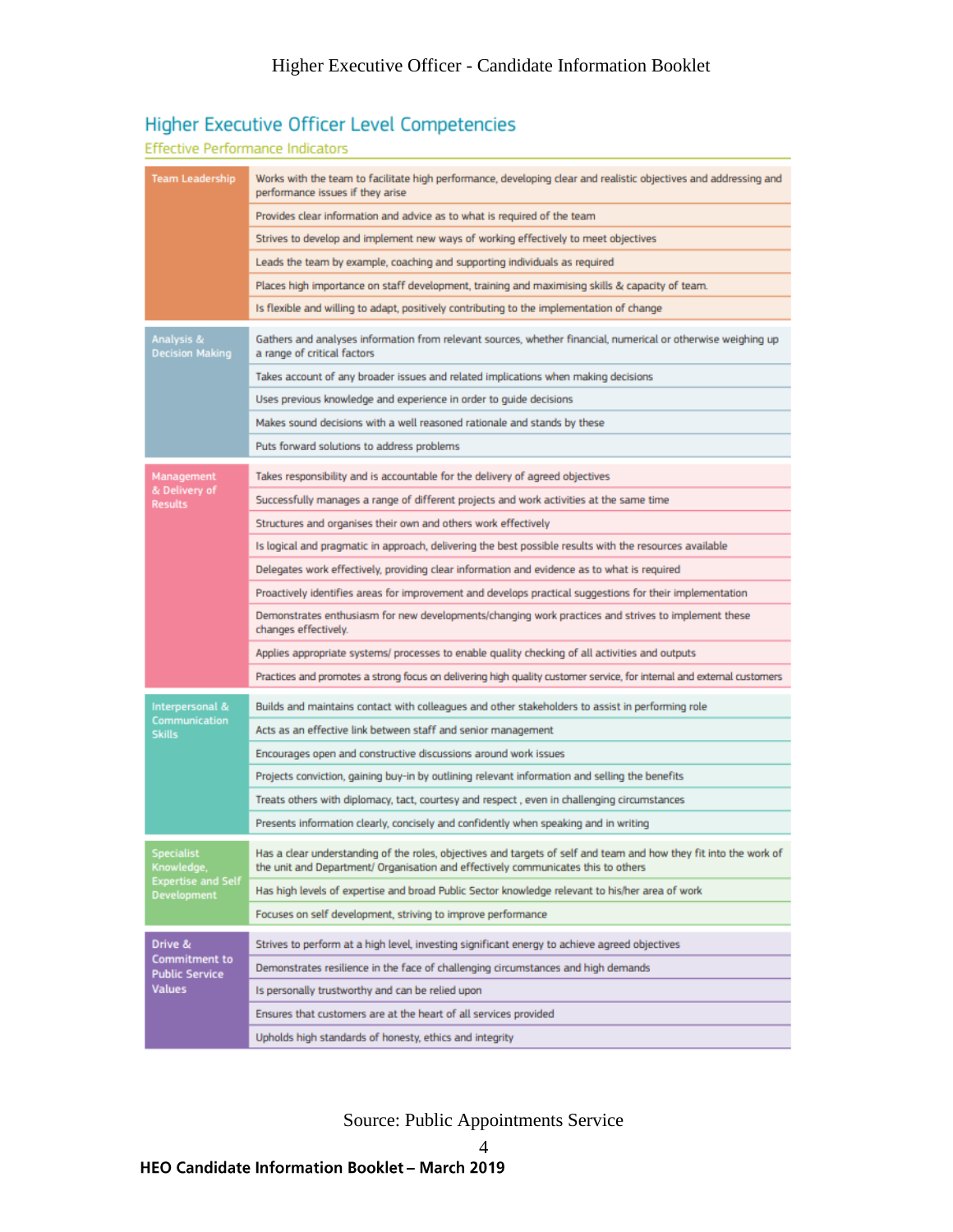## **Reporting Structure and Leadership:**

The role of Higher Executive Officer is a middle management role within the Arts Council. Candidates must be able to demonstrate that they have the requisite skills, knowledge and experience in order to provide effective team leadership, ensuring a focus on continuous improvement and service delivery to meet the business requirements of the organisation.

## **3. Basis of Employment**

#### **Salary**

The salary scale for Higher Executive Officer, including the required pension contribution, is set out below. Point 1 €48,028; Point 2 €49,432; Point 3 €50,832; Point 4 €52,233; Point 5 €53,638 Point  $6 \in 55,040$ ; Point  $7 \in 56,441$ .

*\*Long Service Increment 1: €*58,466; *\*\*Long Service Increment 2: €* 60,486

\*After three years' service at Point 7. \*\*After three years' service at Long Service Increment 1. *(Pay scale as at 1st October 2018)*

## **Candidates should note that entry will be at Point 1 of the scale and the rate of remuneration may be adjusted from time to time in line with Government pay policy.**

Different pay and conditions may apply, if, immediately prior to appointment the appointee is an existing public or civil servant. Public service pension terms and retirement age conditions will apply in accordance with pension arrangements in the Arts Council depending on the prior status of the successful appointee.

Subject to satisfactory performance, increments may be payable in line with current Government Policy.

#### **Annual Leave**

The annual leave entitlement for this role (based on a full-time role) is 29 days per year, rising to 30 days after 5 years' service.

#### **Probation Period**

In accordance with the Arts Council Probation Policy a 12 month probationary period applies.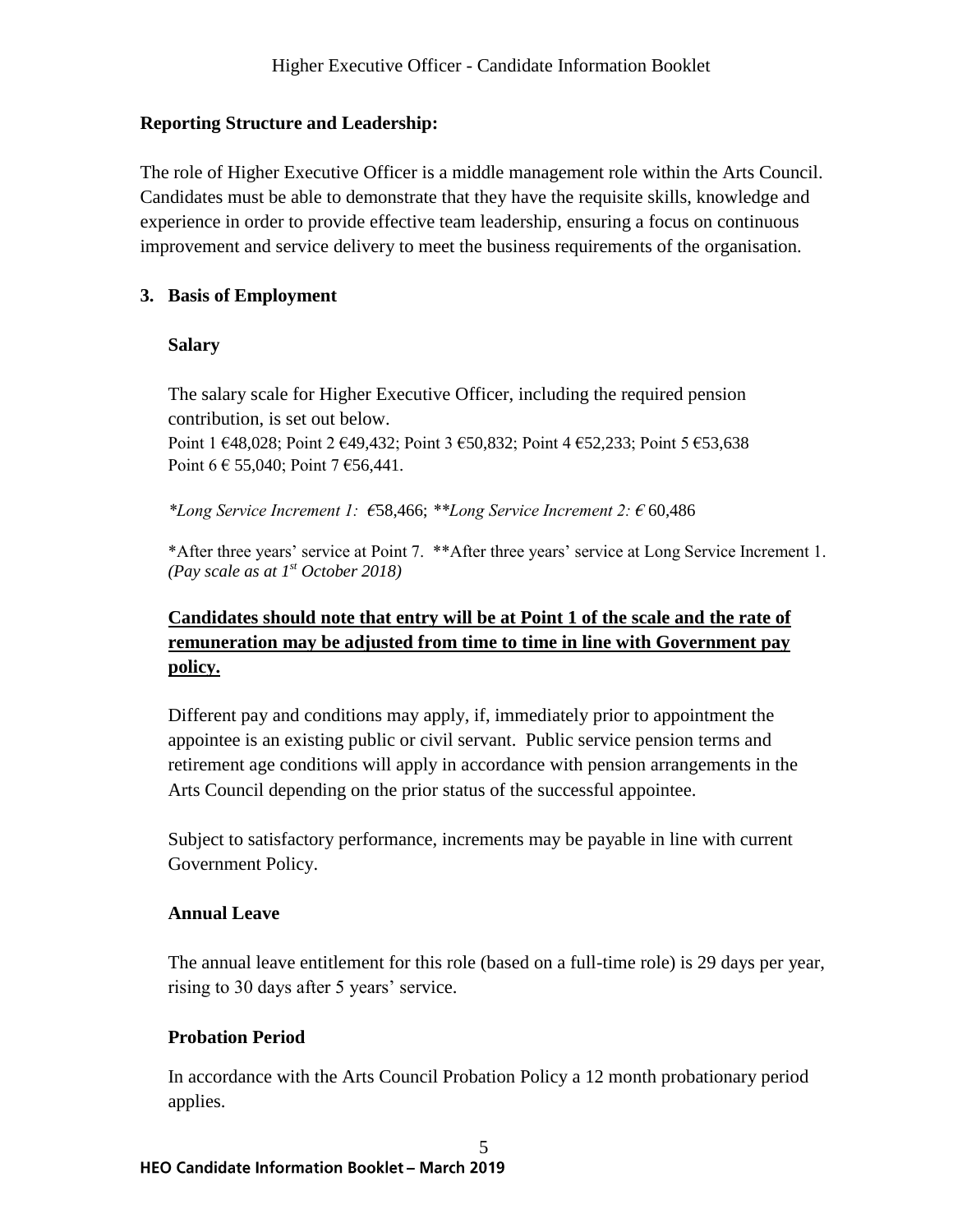## **4. How to Apply**

To apply, please email a letter (no more than two pages) to **[Recruitment@artscouncil.ie,](mailto:Recruitment@artscouncil.ie) with the role title in the subject line,** outlining why you are interested in the opportunity and where you believe your skills, knowledge and experience meet the requirements of the role. Additionally, please attach a comprehensive curriculum vitae (c.v.) clearly showing the relevant achievements and experience in your career to date.

The Arts Council will acknowledge receipt of all applications. If you do not receive an acknowledgement within two working days of applying please email hr@artscouncil.ie.

## **5. Selection Methods**

The selection process may include:

- shortlisting of candidates on the basis of the information contained in their application to reduce the list of candidates to a more manageable number for interview;
- an interview which may include a presentation by the candidate;
- completion of a psychometric personality questionnaire;
- a second interview which may also include a presentation or other exercise.

In the event of a short-listing exercise being employed, an expert selection panel will examine the applications and assess them against pre-determined criteria based on the requirements of the position. It is therefore in your interest to provide a detailed and accurate account of your qualifications and experience in your application.

## **6. Medical and Security**

Candidates who come under consideration for appointment will be required to undergo a pre-employment medical examination in addition to Garda Vetting, which will also have regard to Child Welfare and Protection issues.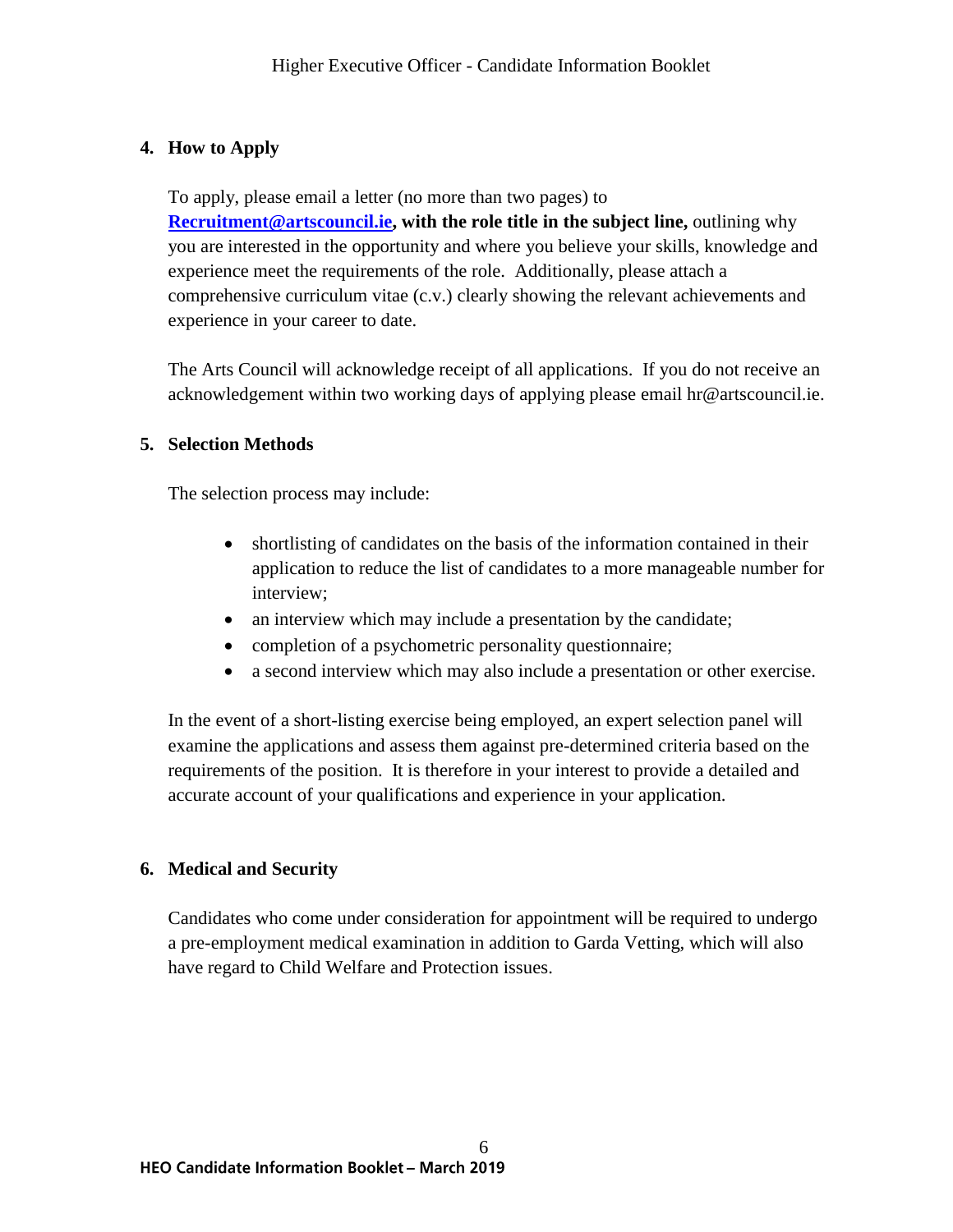## **7. Eligibility**

Candidates should note that eligibility to apply is open to citizens of the European Economic Area (EEA) - the Member States of the European Union along with Iceland, Liechtenstein and Norway. Candidates that are not citizens of the aforementioned countries must have the necessary permissions to work in Ireland. It shall be the responsibility of the candidate to ensure these permissions are in place.

It is the individual responsibility of former public or civil servant candidates to ensure their eligibility to apply. In particular, potential candidates who participated in a voluntary severance/redundancy or early retirement programs, received a redundancy payment or are in receipt of a public sector pension, should familiarise themselves with their individual conditions pertaining to public sector re-employment and declare same if applying.

## **8. References and Verification**

It would be helpful if you would start considering names of individuals whom you feel would be suitable referees that we might consult (two to three names and contact details). The referees do not have to include your current employer, but he/she should be in a position to provide a reference for you. Please be assured that we will only collect the details and contact referees should you come under consideration for appointment.

Candidates will be required to provide verification of citizenship eligibility and qualifications in a form acceptable to the Arts Council.

## **9. Enquiries/Further Information**

If you require additional information or to arrange a confidential discussion in relation to the opportunity, please email **Recruitment@artscouncil.ie**

## **10. Confidentiality**

Subject to the provisions of the Freedom of Information Act 2014 applications will be treated in strict confidence.

You can expect that all enquiries, applications and all aspects of the proceedings are treated as strictly confidential and are not disclosed to anyone, outside those directly involved in the recruitment process.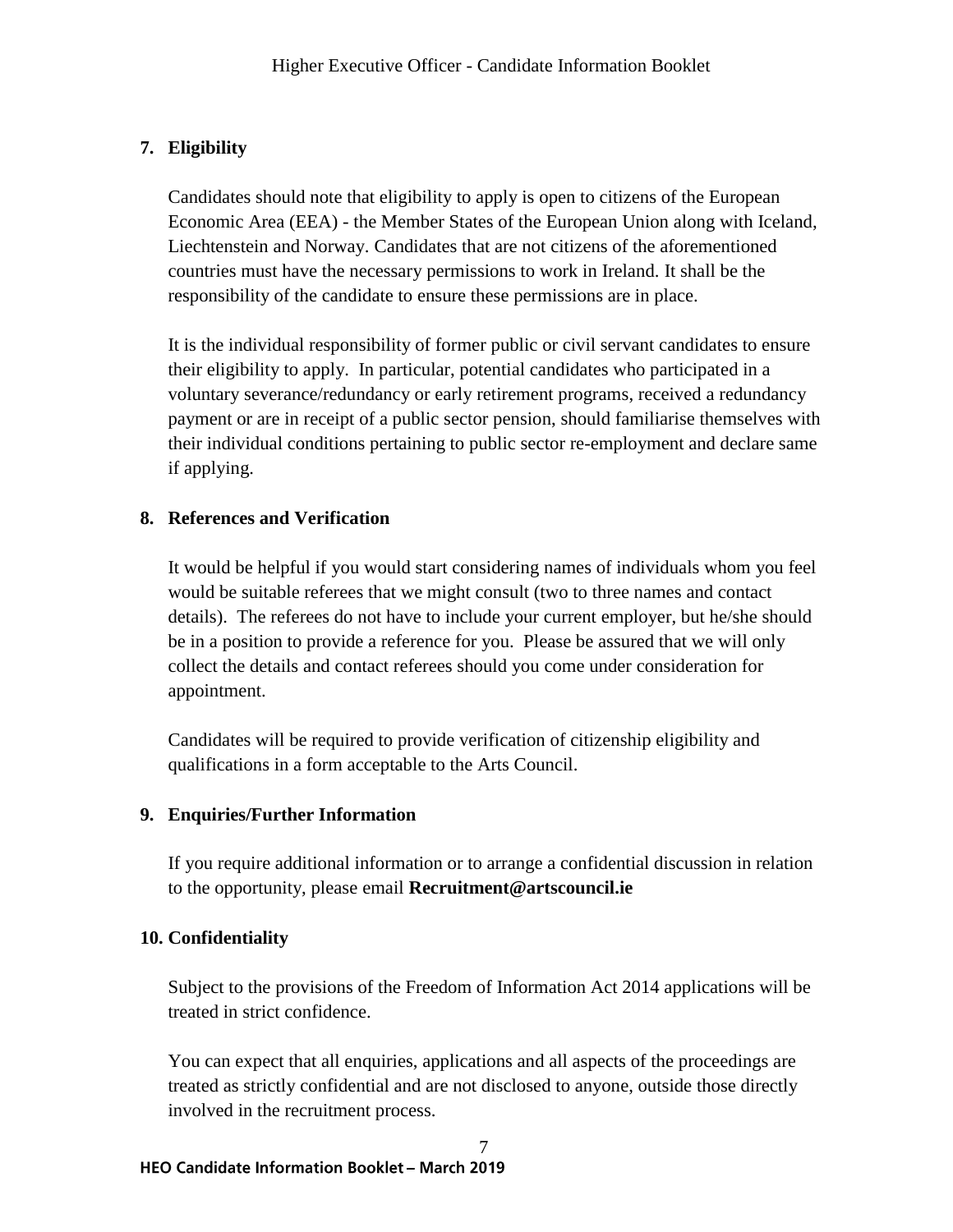## **11. Other Important Information**

The Arts Council will not be responsible for refunding any expenses incurred by candidates including preparation for/attendance at interview or relocation.

Candidates should note that canvassing will disqualify and will result in their exclusion from the process.

**The above represents the principal conditions of employment and is not intended to be the comprehensive list of all terms and conditions of employment which will be set out in a detailed employment contract to be agreed with the successful candidate.**

#### **12. Applicant Privacy Statement**

Data Controller – The Arts Council

#### **Purpose of Processing**

The Arts Council conducts recruitment processes to fill vacancies within the organisation. When applying for these competitions, applicants are asked to submit documents, e.g. application form, CV and/or cover letter.

This applicant privacy statement has been produced for applicants applying for positions in the Arts Council. Further information on the General Data Protection Regulation (G.D.P.R.) and subject access requests can be found on the Arts Council website <http://www.artscouncil.ie/privacy-policy/>

There is a legal basis for processing this data and the data is shall be shared as necessary, as outlined below.

| <b>Recipient/Shared With</b>      | <b>Reason</b>                                  |
|-----------------------------------|------------------------------------------------|
| Arts Council Human Resources Unit | Storing applications, acknowledging            |
|                                   | applications and corresponding with            |
|                                   | applicants. Certain information is also        |
|                                   | required for inclusion in the contract for the |
|                                   | successful applicant.                          |
| <b>Selection Board</b>            | Information required for shortlisting and      |
|                                   | interview process.                             |
| Current/previous employers        | For existing Civil Servants: Performance       |
|                                   | management and sick leave checks               |
|                                   | Non-Civil Servants: Reference checks.          |